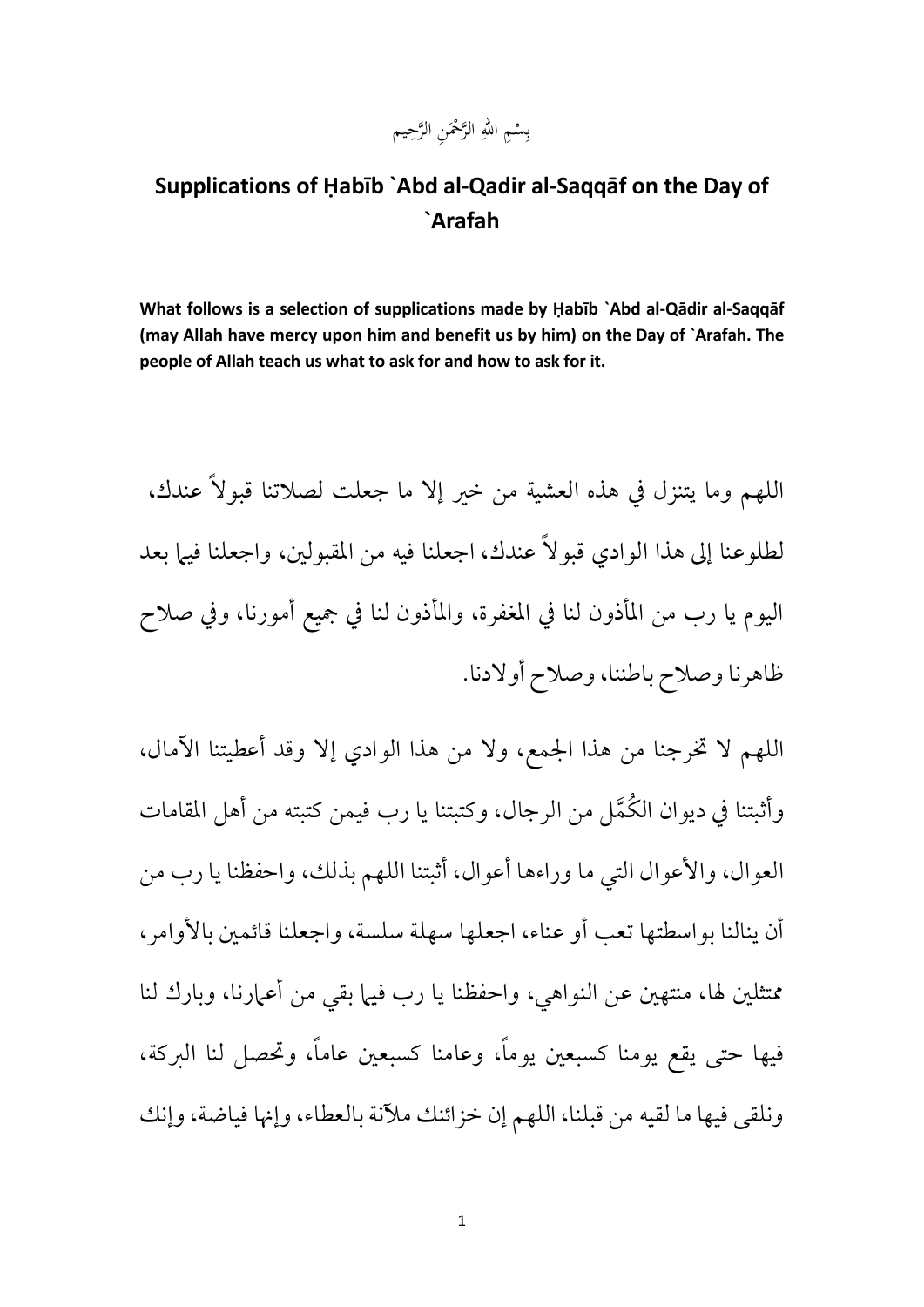لا تزال تسكبها على ذوي الخير، ولا تزال تعطيها، اللهم أعطنا كما أعطيتهم، وامنحنا كما منحتهم، وهب لنا علماً يصحبه النفع وعملاً يصحبه القبول، واجعلنا .<br>د محبوبين بِسِرِّ (وأَلْقَيْتُ عَلَيْكَ مَحَبَّةً مِنِّي)، واجعلنا لنا وجاهة في الأعمال وفي الأحوال، بِسِرٍّ قولك (وَجِيهاً في الدُّنْيَا والآخِرَةِ وَمِن الْمَقَرَّبِينَ) اجعلنا من المقربين، وبلغنا يا رب ما بلغته الكامل، واجعل البصرية تشهد، واجعل القلب يدرك، واجعل السمع يسمع، واجعل البصر يبصر، واجعل جوارحنا كلها ناطقة بذكرك وشكرك وبحمدك، واجعل جميع ما خَوَّلْتَهُ لنا من نِعَمِك وأَبَحْتَهُ لنا يا رب من ر<br>ڊ فضلك ومن عطائك مصحوبًا بالعافية يف خري،مصحوبًا بالعمل الصالح.

اللهم أَصْحِبْنا التقوى، واجعلها لنا خير زاد، وأَلْبِسْنا من خِلَعِها ما أَلْبَسْتَهُ الكُمَّل ب ممن قبلنا من الأجداد، وهب لنا ما وهبته لهم، ولا تحرمنا ذواقهم، ولا تحرمنا عطاءهم، وبلغنا إىل مراتب أهل الشهود، ومقام املراقبة يا معبود، يا حي يا مقصود، يا موجود في كل الوجود، أَشْهِدْنا ذلك بواسطة زين الوجود، حبيبنا حممد صىل اهلل عليه وآله وصحبه ومن تبعه من الركع السجود.

واجعلنا من أسعد الناس في هذا اليوم، واڤْسِمْ لأولادنا وإخواننا وجيراننا وأصحابنا بالسعادة، واجعلها سعادة أبدية ال شقاء بعدها، وال نكث بعدها، ولا غفلة بعدها، ولا معصية بعدها، ولا ذلة بعدها، واجعلنا يا رب ممن أَعْزَزْتَهُ بِعِزِّكَ وقد قلت في كتابك (ولله العِزَّةُ ولِرَسولِهِ ولِلْمُؤْمِنينَ)، اللهم اجعلنا من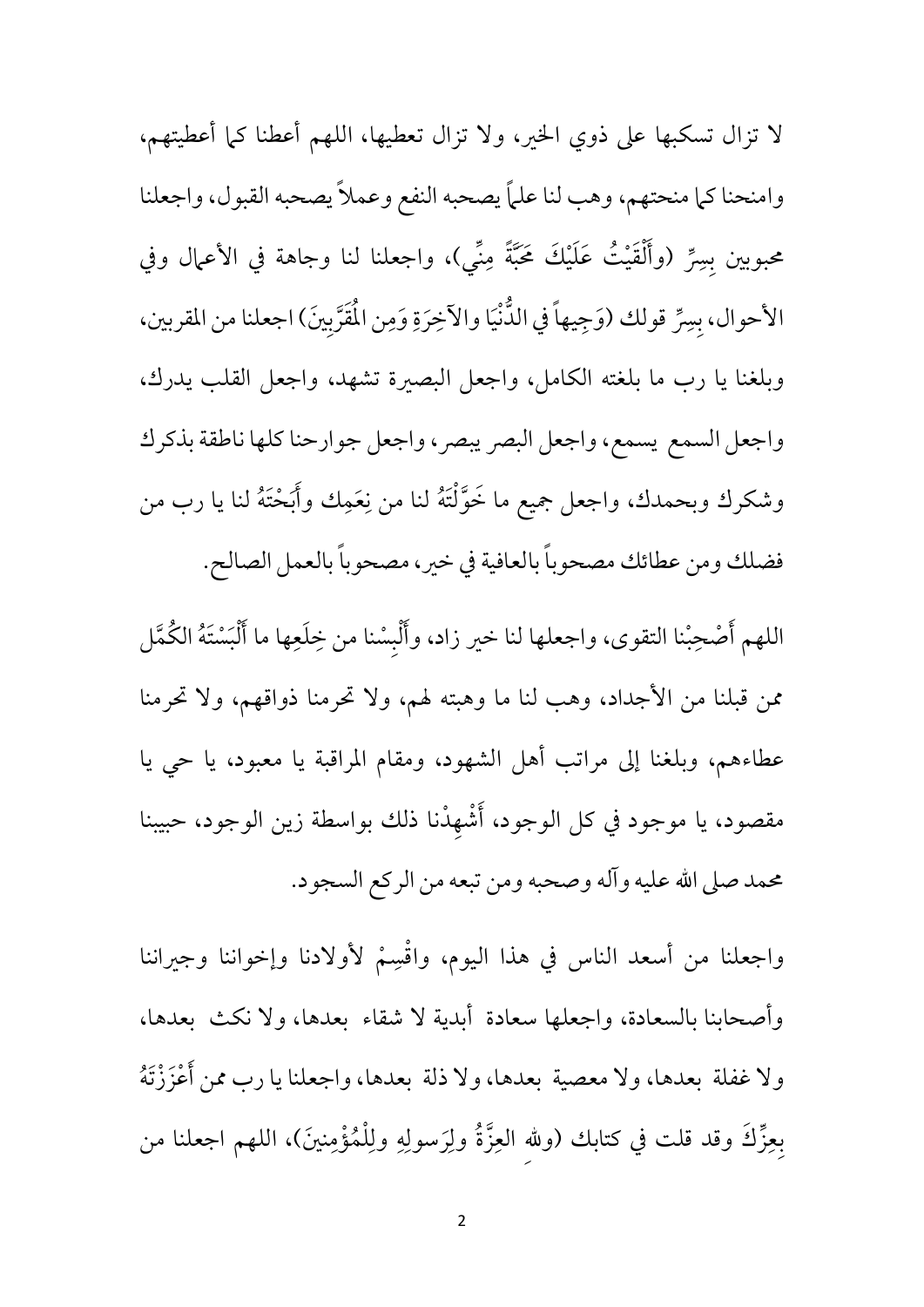كُمَّل المؤمنين الذين أعطيتهم العزة وصالوا بها في هذا الكون على من عصاك وعىل من خالفك، وعىل من مل يأخذ بدعوة نبيك، اجعل اللهم لنا تلك العزة، وأُصْحِبْنا إياها مع العافية والقبول دائماً، واجعل دعواتِنا مرفوعة، وكلماتنا مسموعة، وقلوبنا جمموعة، واجعلنا يا رب بصدق اللجاج إليك فيمن تبع سيدنا حممدًا، وأدخلنا يف شفاعته، وامجعنا به يف هذه الدار، وامجعنا به يف الربزخ، واجعله ربيعنا وشفيعنا، وامجعنا به يف احلوض، وقبل احلوض يوم الورود، حتى نشرب من ذلك الحوض من يده الشريفة شربة هينئة، واجعله يقابلنا بوَجْهٍ باسِم، واحفظنا يا رب من أهل الظلم، ومن أهل المظالم، وكن لنا وَليَّاً وبنا حَفِيَّاً، والحمد هلل رب العاملني.

O Allah, through the goodness which descends this afternoon we ask You to accept us, our prayers and our coming to this Valley. Make us among those to whom You have granted forgiveness. Rectified our inward and outward state and rectify our children.

O Allah, do not allow us to leave this gathering or this Valley until You have given us what we hope for and recorded us among those who have attained perfection. Allow us to attain the highest of stations, above which there is no higher station and make it easy for us to attain these stations and let us experience no difficulty in the process.

Allow us to obey Your orders and avoid Your prohibitions. Protect us in what remains of our lives and bless us and increase us in them so that one day is like seventy days and one year is like seventy years. Allow us to receive what those before us received.

O Allah, Your treasure troves are overflowing with gifts and You continue to pour them on the pious. O Allah, give us the gifts that You gave them. Bless us with knowledge accompanied with benefit and action accompanied with acceptance.